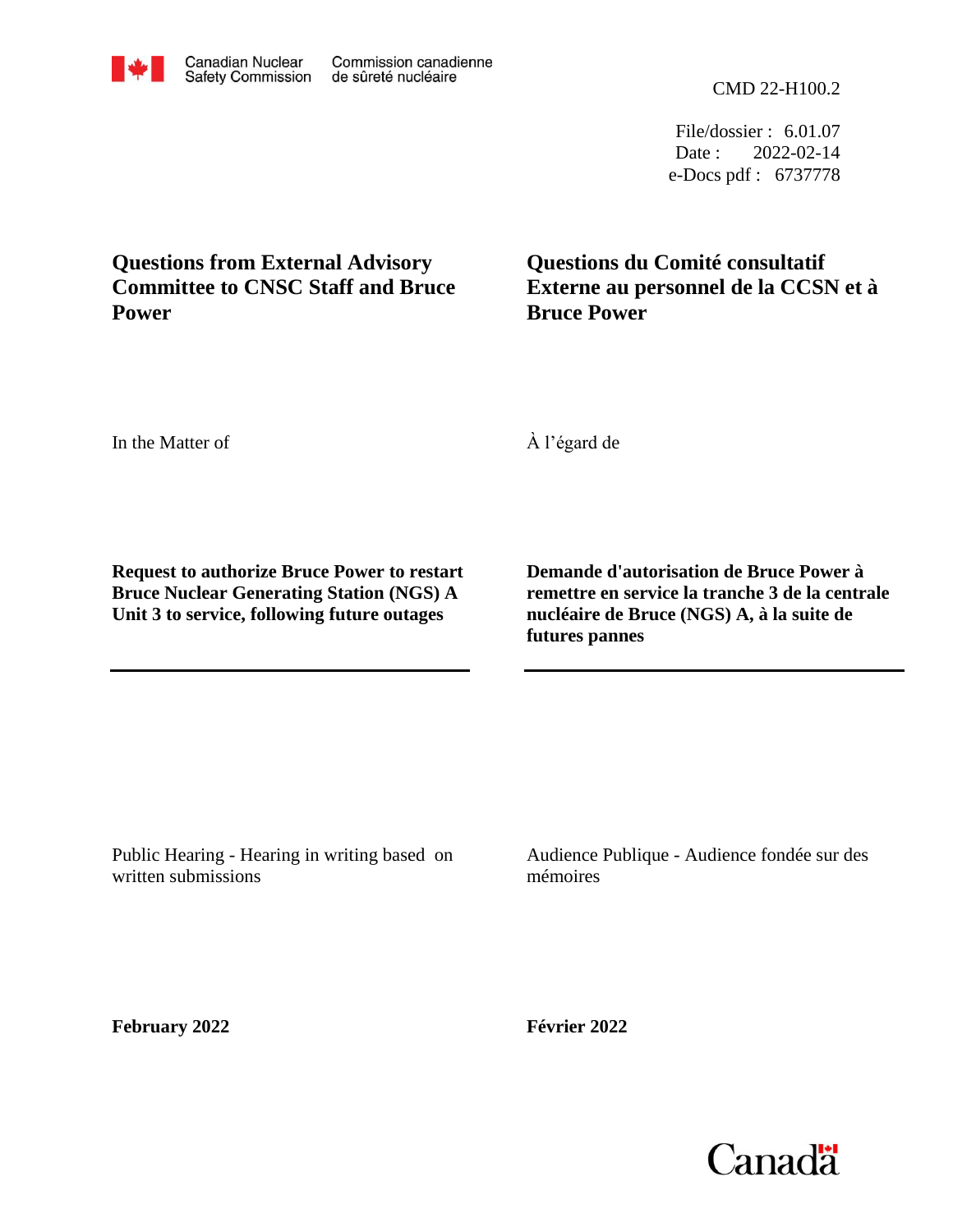## **EAC COMMENTS AND QUESTIONS ON:**

## **BUCE POWER SUBMISSION CMD 22-H100.1 CNSC STAFF SUBMISSION CMD 22-H100**

- The EAC unanimously agrees with the CNSC Staff recommendation that the Commission close the Order for Bruce Power Unit 3 and return the authority to approve restart Unit 3 from planned and unplanned outages to CNSC staff.
- The EAC found the Bruce Power case compelling.
- The technical arguments presented in Enclosure 1 from Kinectrics are sound and the results from the two approaches used to assess the margin to crack initiation from scrape marks demonstrate consistent high margins.

The EAC has the following specific comments/questions

1. Attachment A, Table A1.

Based on the failure frequency it appears that the Applied K<sub>EFF</sub> for ST-EH-2 and ST-EH-3 may have been switched - should they be 7.5 and 7.0, not 7.0 and 7.5?

2. There continues to be a discrepancy between the definition of the Region of Interest (ROI) in the CMD and in the Bruce Power submission. The former includes the full 360 degrees of the pressure tube near the burnish mark (CMD p.3), whereas the Bruce Power submission defines it as "…The axial and radial extents of the high levels of Heq inboard of the outlet rolled joint burnish mark have been found to be confined to a localized region with a central tendency about the top of the pressure tube. This localized region inboard of the outlet rolled joint burnish mark with a central tendency about the top of the pressure tube that has high levels of Heq is referred to as the region of interest" (Enclosure 1, p.64). This needs to be resolved now, not at a later point in the future as the CMD suggests (p.5, bullet 4). The difference in this case is significant. Bruce Power argues (correctly, in our view) that the high levels of H are limited to a region on the top side of the pressure tube, an area where the design of the plant prevents the formation of significant flaws. The CNSC definition includes the lower half of the pressure tube. It is not reasonable to argue that flaws are impossible in areas where trapping of debris under a fuel bearing pad can (and has) produced significant flaw in many CANDU units. The difficulty is that the CNSC recommends approval of the Bruce Power submission while the arguments are likely not valid for the CNSC-defined ROI.